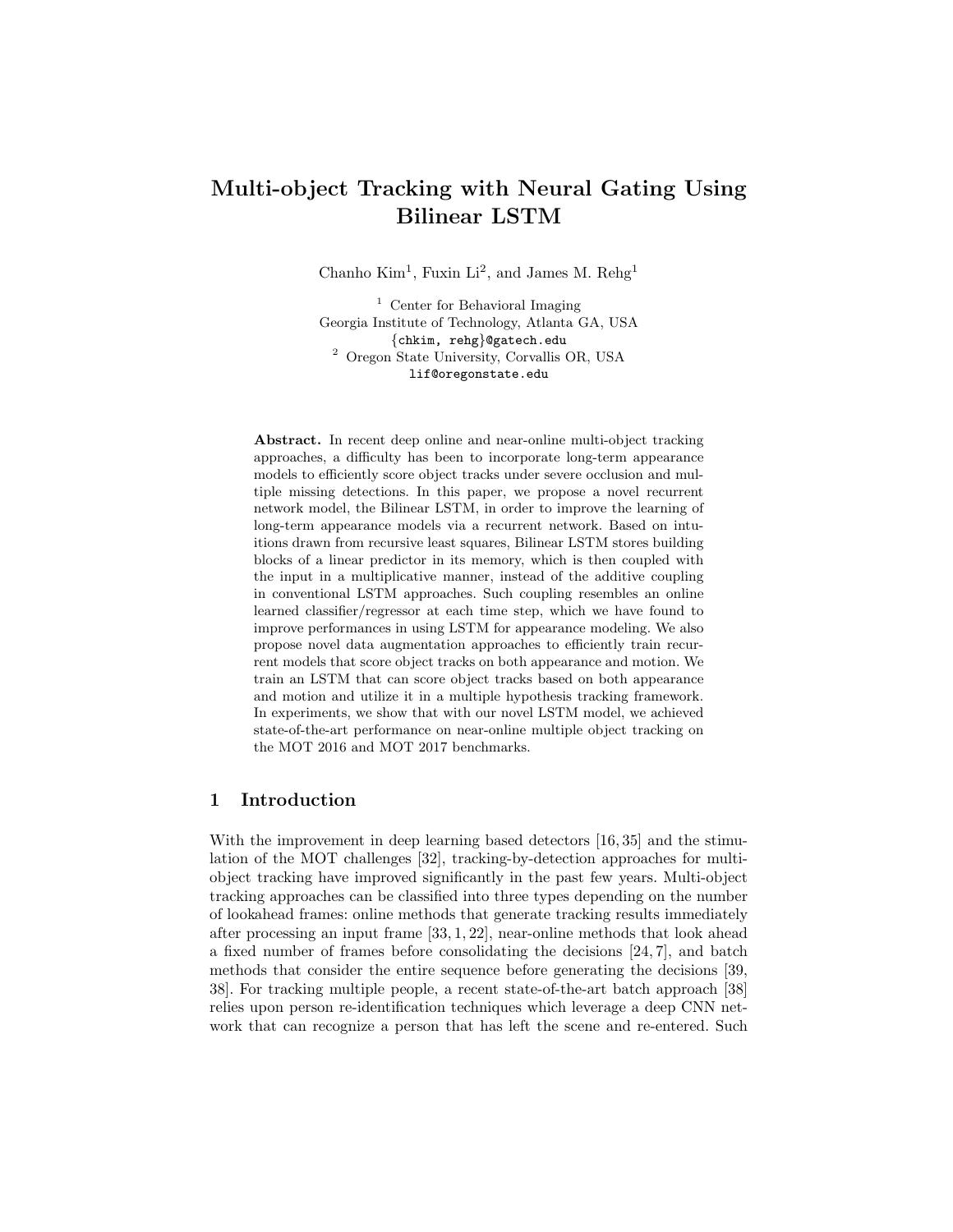an approach is able to thread together long tracks in which a person is not visible for dozens of frames, whereas the margin for missing frames in online and near-online approaches is usually much shorter.

A key challenge in online and near-online tracking is the development of deep appearance models that can automatically adapt to the diverse appearance changes of targets over multiple video frames. A few approaches based on Recurrent Neural Networks (RNNs) [33, 1] have been proposed in the context of multi-object tracking. [33] focuses on building a non-linear motion model and a data association solver using RNNs. [1] successfully adopted Long Short-Term Memory (LSTM) [21] to integrate appearance, motion, and interaction cues, but Figure 7. (b) in [1] reports results for sequences (tracks) of maximum length 10. In practice, object tracks are much longer than 10 frames, and it is unclear whether the method is equally effective for longer tracks.

Our own experience, coupled with the reported literature, suggests that it is difficult to use LSTMs to model object appearance over long sequences. It is therefore worthwhile to investigate the fundamental issues in utilizing LSTM for tracking, such as what is being stored in their internal memory and what factors result in them being either able or unable to learn good appearance models. Leveraging intuition from classical recursive least squares regression, we propose a new type of LSTM that is suitable for learning sequential appearance models. Whereas in a conventional LSTM, the memory and the input have a linear relationship, in our *Bilinear LSTM*, the LSTM memory serves as the building blocks of a predictor (classifier/regressor), which leads to the output being based on a multiplicative relationship between the memory and the input appearance. Based on this novel LSTM formulation, we are able to build a recurrent network for scoring object tracks that combines long-term appearance and motion information. This new track scorer is then utilized in conjunction with an established near-online multi-object tracking approach, multiple hypothesis tracking, which reasons over multiple track proposals (hypotheses). Our approach combines the benefits of deep feature learning with the practical utility of a near-online tracker.

Our second contribution is a training methodology for generating sequential training examples from multi-object tracking datasets that accounts for the cases where detections could be noisy or missing for many frames. We have developed systematic data augmentation methods that allow our near-online approach to take advantage of long training sequences and survive scenarios with detection noise and dozens of frames of consecutive missing detections.

With these two improvements, we are able to generate state-of-the-art multitarget tracking results for near-online approaches in the MOT challenge. In the future, our proposed Bilinear LSTM could be used in other scenarios where a long-term online predictor is needed.

# 2 Related Work

There is a vast literature on multi-target tracking. Top-performing tracking algorithms that do not train a deep network include [7, 29, 24]. These methods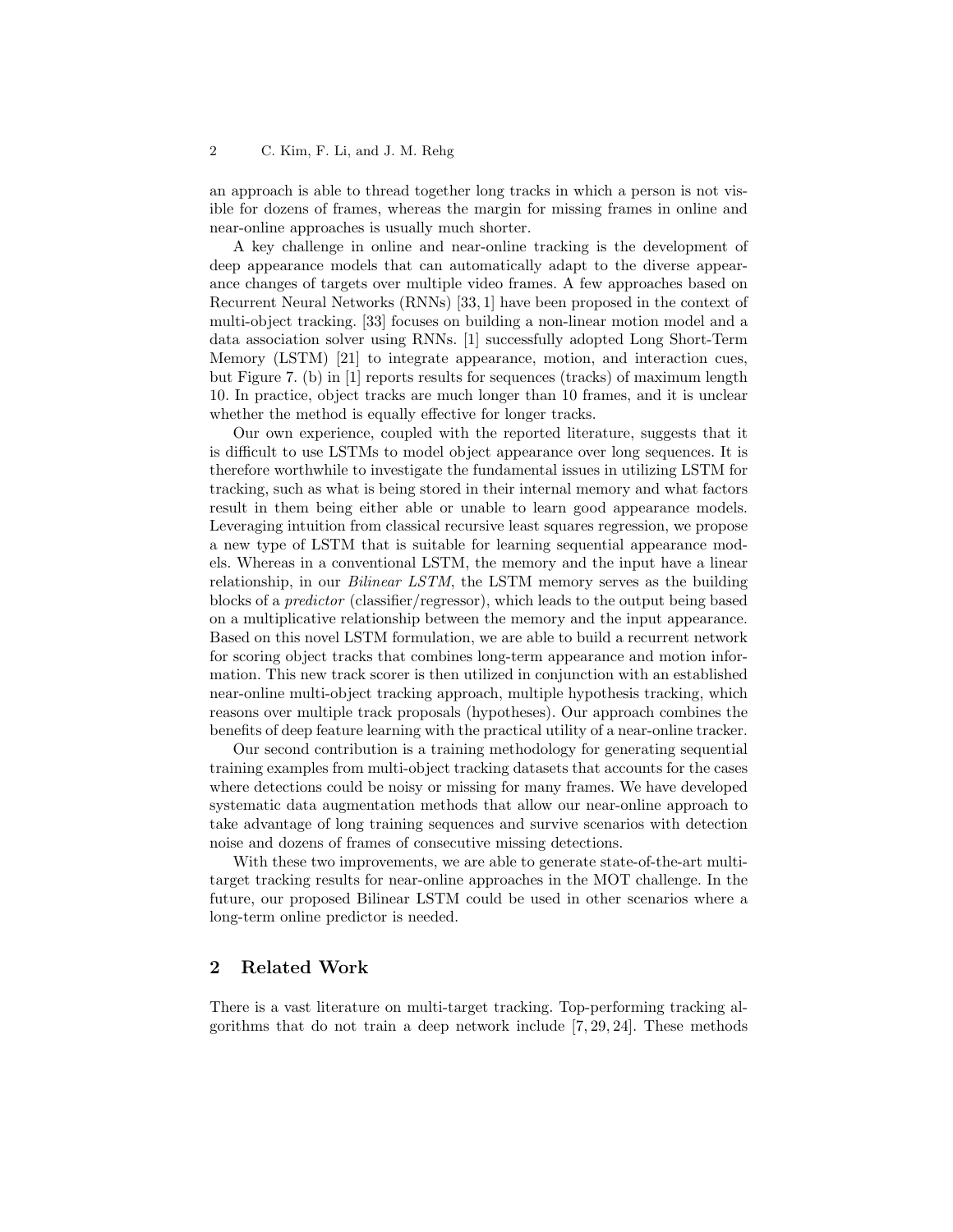usually utilize long-term appearance models as well as structural cues and motion cues. A review of earlier tracking papers can be found in [27].

The prior work that is closest to ours uses RNNs as a track proposal classifier in the Markov Decision Process (MDP) framework [1]. Three different RNNs that handle appearance, motion, and social information are trained separately for track proposal classification and then combined for joint reasoning over multiple cues to achieve the best performance. Our method is different from this approach both in terms of the network architecture and training sequence generation from ground truth tracks. Also, we present the first incorporation of deep learned track model into an MHT framework.

Other recent approaches [37, 28] adopt siamese networks that learn the matching function for a pair of images. The network is trained for the binary classification problem where the binary output represents whether or not the image pair comes from the same object. The matching function can be utilized in a tracking framework to replace any previous matching function. Approaches in this category are limited to only modeling the information between a pair of the detections, whereas our approach can model the interaction between a track and a detection, thereby exploiting long-term appearance and motion information.

Milan et al. [33] presented a deep learning framework that solves the multiobject tracking problem in an end-to-end trainable network. Unlike our approach, they attempted to solve state estimation and data association jointly in one framework. While this was highly innovative, an advantage of MHT is the ability to use highly optimized combinatoric solvers.

RNN has been applied in single-object tracking [42, 18], however multi-target tracking is a more challenging problem due to the amount of occlusion and problem of ID switches, which is much more likely to happen in a multi-object setting.

#### 3 Overview of MHT

In tracking-by-detection, multi-object tracking is solved through data association, which generates a set of tracks by assigning a track label to each detection. MHT solves the data association problem by explicitly generating multiple track proposals and then selecting the most promising ones. Let  $T_l(t)$  =  $\{d_1^l, d_2^l, ..., d_{t-1}^l, d_t^l\}$  denote the l<sup>th</sup> track proposal at frame t and let  $d_t^l$  be a detection selected by the  $l^{\text{th}}$  track proposal at frame t. The selected detection  $d_t^l$ can be either an actual detection generated by an object detector or a dummy detection that represents a missing detection.

The track proposals for each object are stored in a track tree in which each tree node corresponds to one detection. For example, the root node represents the first detection of the object and the child nodes represent the detections in subsequent frames (i.e. tree nodes at the same depth represent detections in the same frame). Thus, multiple paths from the root to the leaf nodes correspond to multiple track proposals for a single object. The proposals are scored, and the task of finding the best set of proposals can be formulated as a Maximum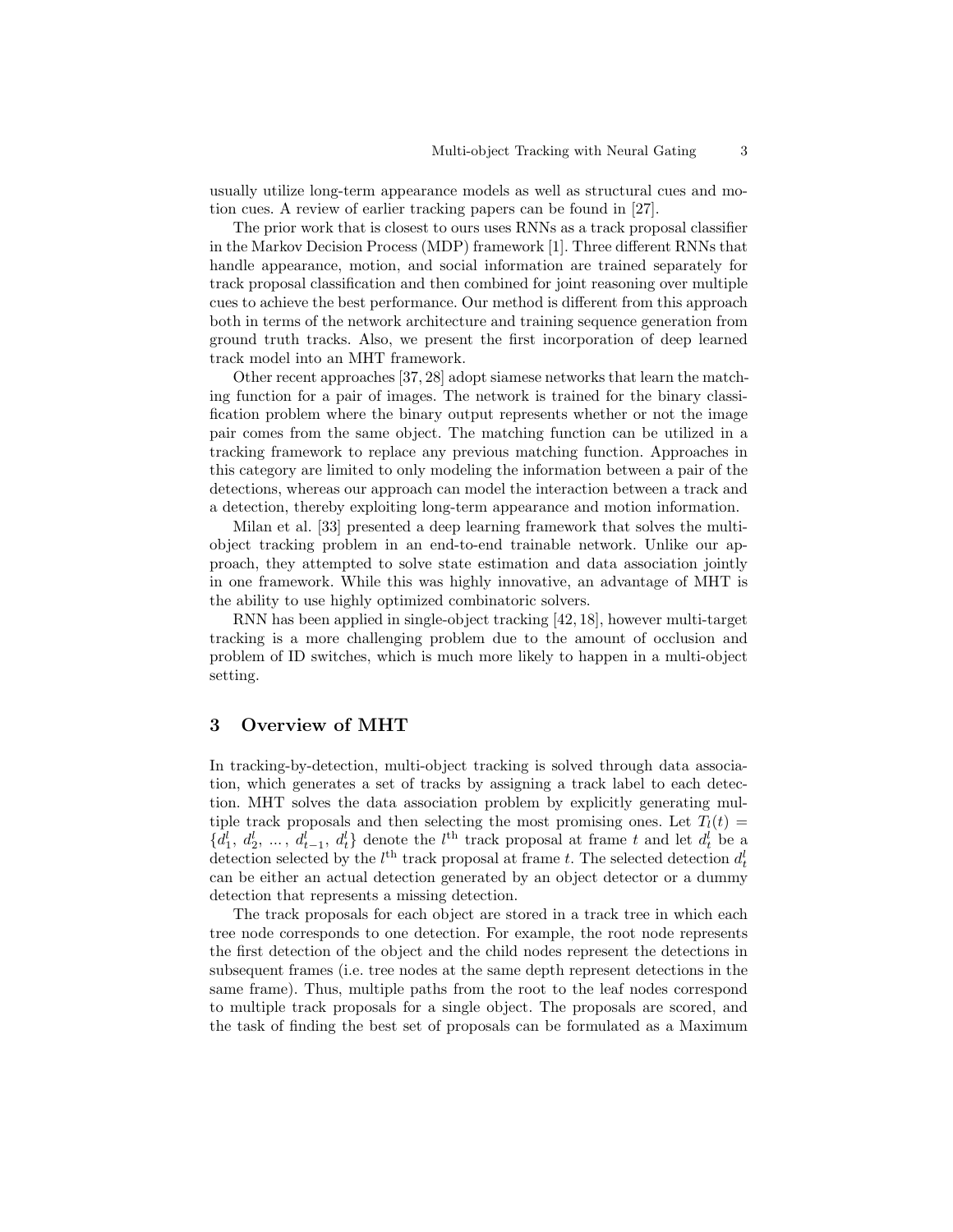Weighted Independent Set (MWIS) problem [34], with the score for each proposal being the weight of it. Once the best set of proposals is found, proposal pruning is performed. Only the surviving proposals are kept and updated in the next frame. More details about MHT can be found in [24, 34].

#### 3.1 Gating in MHT

In MHT, track proposals are updated by extending existing track proposals with new detections. In order to keep the number of proposals manageable, exisiting track proposals are not updated with all of the new detections, but rather with a few selected detections. The selection process is called gating. Previous gating approaches rely on hand-designed track score functions [24, 34, 5, 9]. Typically, the proposal score  $S(T<sub>l</sub>(t))$  is defined recursively as:

$$
S(T_l(t)) = S(T_l(t-1)) + \Delta S(T_l(t))
$$
\n(1)

Gating is done by thresholding the score increment  $\Delta S(T_l(t))$ . New track proposals with score increments below a certain threshold are pruned instantly. Usually the proposal score includes an appearance term, which could be learned by recursive least squares, as well as a motion term which could be learned with Kalman filtering.

#### 3.2 Recursive Least Squares as an Appearance Model

An important advantage of our previous MHT-DAM approach [24] is the use of long-term appearance models that leverage all prior appearance samples from a given track and train a discriminative model to predict whether each bounding box belongs to each given track. Because we would like to be able to perform a similar task in our LSTM framework, we briefly review the recursive least squares appearance model used in [24]. Given all the  $n_t$  detections at frame t, one can extract appearance features (e.g. CNN fully-connected layer) for them and store them in an  $n_t \times d$  matrix  $\mathbf{X}_t$ , where d is the feature dimensionality. Then, suppose that we are tracking  $k$  object tracks, an output vector can be created for each track as, e.g. the spatial overlap between the bounding box of each detection and each track (represented by one detection in the frame), with the set of output vectors denoted as an  $n_t \times k$  matrix  $Y_t$ . Then a regressor for each target can be found by least squares regression:

$$
\min_{\mathbf{W}} \sum_{t=1}^{T} \|\mathbf{X}_t \mathbf{W} - \mathbf{Y}_t\|_F^2 + \lambda \|\mathbf{W}\|_F^2
$$
\n(2)

where  $\|\cdot\|_F^2$  is a squared Frobenius norm and  $\lambda$  is the regularization parameter. As is well-known, the solution can be written as:

$$
\mathbf{W} = \left(\sum_{t=1}^{T} \mathbf{X}_t^{\top} \mathbf{X}_t + \lambda \mathbf{I}\right)^{-1} \left(\sum_{t=1}^{T} \mathbf{X}_t^{\top} \mathbf{Y}_t\right)
$$
(3)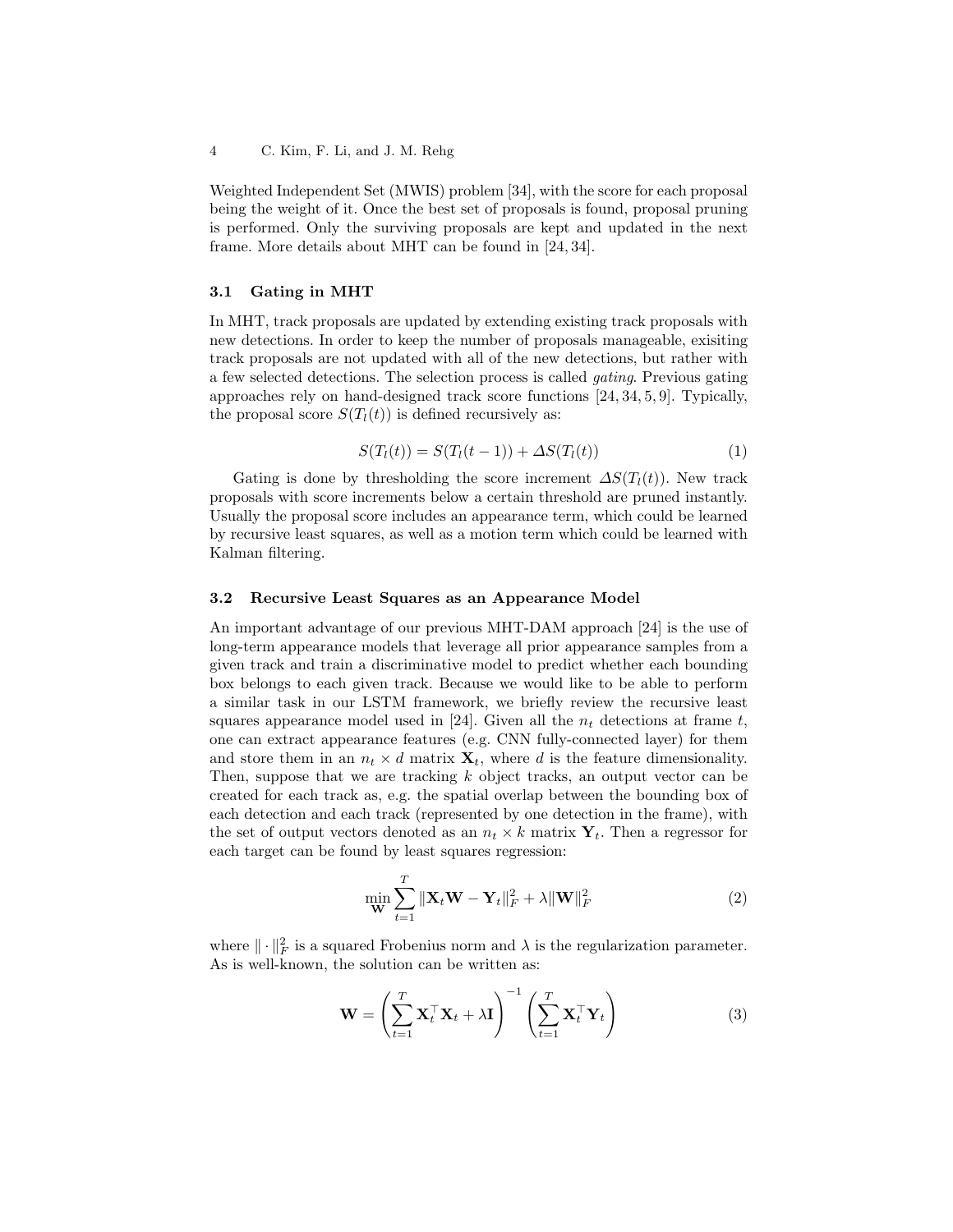where **I** is the identity matrix. Notably, one can store  $\mathbf{Q}_t = \sum_{i=1}^t (\mathbf{X}_i^{\top} \mathbf{X}_i)$  and  $\mathbf{C}_t = \sum_{i=1}^t (\mathbf{X}_i^{\top} \mathbf{Y}_i)$  and update them online at frame  $t+1$ , by adding  $\mathbf{X}_{t+1}^{\top} \mathbf{X}_{t+1}$ and  $\mathbf{X}_{t+1}^{\top} \mathbf{Y}_{t+1}$  to  $\mathbf{Q}_t$  and  $\mathbf{C}_t$  respectively, while maintaining the optimality of the solution for  $W$ . Moreover, the computation of  $W$  is only linear in the number of tracks k. The resulting model can train on all the positive examples (past detections in each track) and negative examples (past detections in other tracks not overlapping with a given track) and generate a regressor with good discriminative power. The computational efficiency of this approach and its optimality are the two keys to the success of the MHT-DAM framework.

### 4 RNN as a Gating Network

We use the term *gating network* to denote a neural network that performs gating. We utilize recurrent neural networks (RNNs) for training gating networks since track proposals constitute sequential data whose data size is not fixed. In this work, we adopt Long Short-Term Memory (LSTM) as a recurrent layer due to its success in modeling long sequences on various tasks [17].

We formulate the problem of gating as a sequence labeling problem. The gating network takes track proposals as inputs and performs gating by generating a binary output for every detection in the track proposal. In this section, we describe network inputs and outputs and its utilization within the MHT framework. More details about the network architecture can be found in Sec. 4.2.

Input. Track proposals contain both motion and appearance information. We use the bounding box coordinates  $(x, y, w, h)$  over time as motion inputs to the network. The coordinates are normalized with respect to the frame resolution  $\left(\frac{x}{\text{image width}}, \frac{y}{\text{image height}}, \frac{w}{\text{image width}}, \frac{h}{\text{image height}}\right)$  to make the range of the input values fixed regardless of the frame resolution. We also calculate sample mean and standard deviation from track proposals (see Sec. 5 for more details on how to generate track proposals from multi-object tracking datasets) and perform another normalization in order to make the input data zero-centered and normalized across different dimensions.

We use object images cropped to detection bounding boxes as appearance inputs to the network. RGB cropped images are first converted to convolutional features by Convolutional Neural Networks (CNN) before the gating networks process them. We use the ImageNet pretrained ResNet-50 [19] as our CNN.

Output. Given a current detection, the network makes a binary decision about whether or not it belongs to the proposal based on its compatibility with the appearance and motion of the other detections assigned to the proposal. Thus, the gating networks solve a binary classification task using cross-entropy loss. Note that we have multiple binary labels for each track sequence since gating is done on every frame.

**Track Scorer in MHT.** We use the softmax probability  $p$  of the positive output (i.e. current detection belongs to the same object in the proposal) for calculating the score increment  $\Delta S(T_l(t))$  as shown in Eq.(4). A higher score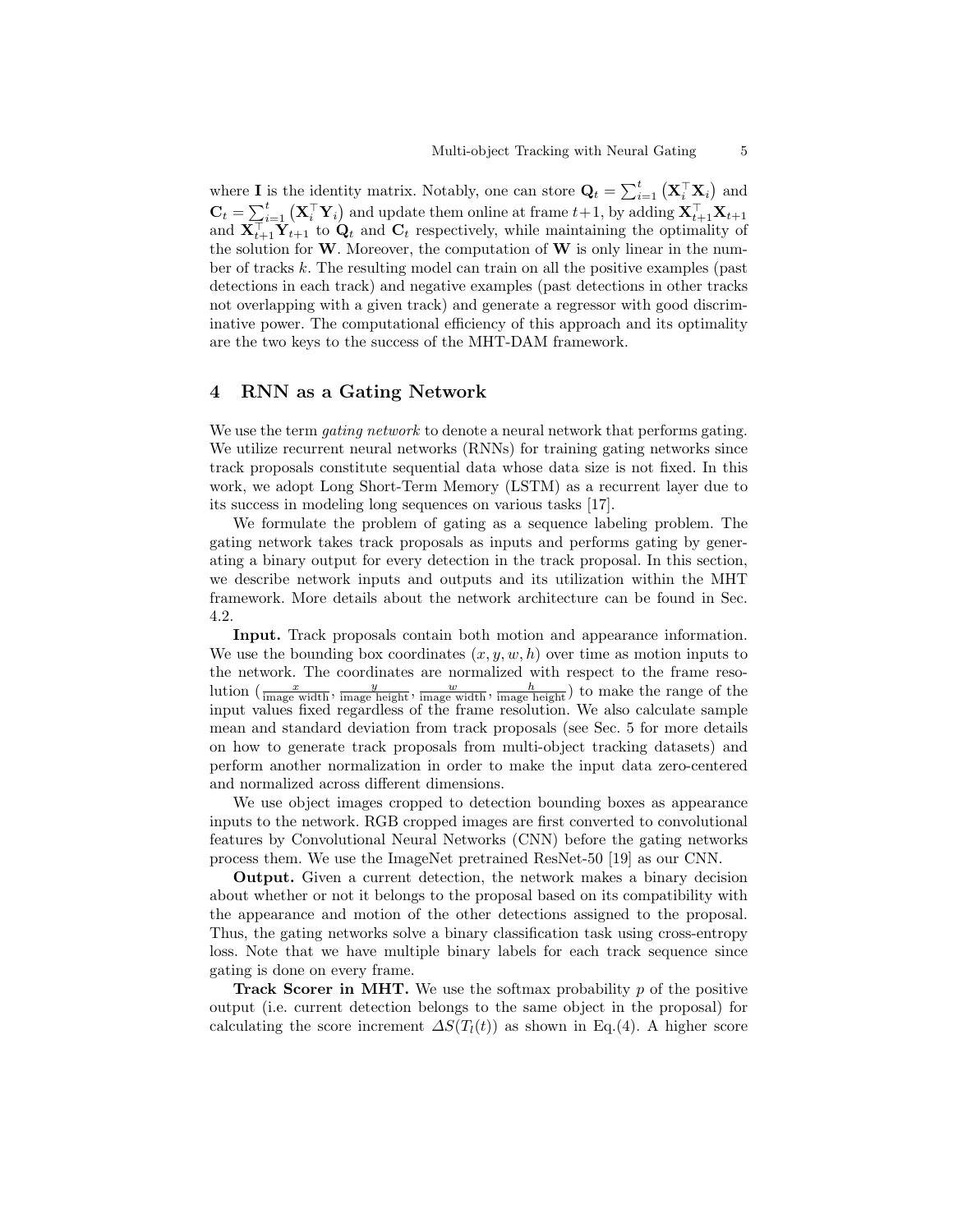increment implies a higher matching quality between the track proposal  $T_l(t-1)$ and the detection  $d_t^l$ .

$$
\Delta S(T_l(t)) = p(d_t^l \in T_l(t-1)|T_l(t-1))
$$
\n(4)

This is a simple aggregation scheme that combines the per-frame predictions from the gating network in order to score tracks. Our assumption is that proposals that generate higher per-frame matching scores are more likely to be correct than proposals with lower per-frame matching scores. New track proposals with score increment below a threshold are pruned instantly by gating. In MHT, every track proposal in the track trees has a unique detection sequence, which is represented as a unique LSTM memory state in the gating network. The memory state for surviving proposals is stored for further gating and scoring in the next frame. The weights of the gating network are shared across all track proposals.

#### 4.1 Bilinear LSTM



Fig. 1: Motion gating network and appearance gating network are trained separately before training the full model. We evaluate multiple network architectures for each module. (a) The Bilinear LSTM network with a multiplicative relationship between the memory and the input CNN features. The LSTM memory is reshaped into a matrix and multiplied with the input appearance feature vector; (b) Input appearance is concatenated with the LSTM memory output before a fully-connected layer; (c) A conventional LSTM architecture.

Our experience suggests that conventional LSTMs are far more effective at modeling motion than appearance. This led us to ask, "what information about object appearance is being stored in the internal memory of a standard LSTM, and what would be an ideal memory representation for this task?".

Conventional LSTMs utilizes the following update rule:

$$
\mathbf{c}_{t} = \mathbf{f}_{t} \circ \mathbf{c}_{t-1} + \mathbf{i}_{t} \circ \mathbf{g}_{t}, \quad \mathbf{h}_{t} = \mathbf{o}_{t} \circ \tanh(\mathbf{c}_{t}) \n\mathbf{f}_{t} = \sigma(\mathbf{W}_{f}[\mathbf{h}_{t-1}, \mathbf{x}_{t}]), \quad \mathbf{i}_{t} = \sigma(\mathbf{W}_{i}[\mathbf{h}_{t-1}, \mathbf{x}_{t}]), \n\mathbf{g}_{t} = \sigma(\mathbf{W}_{g}[\mathbf{h}_{t-1}, \mathbf{x}_{t}]), \quad \mathbf{o}_{t} = \tanh(\mathbf{W}_{o}[\mathbf{h}_{t-1}, \mathbf{x}_{t}])
$$
\n(5)

where  $\circ$  represents the Hadamard product.  $\mathbf{x}_t$  is the current input.  $\mathbf{f}_t$ ,  $\mathbf{i}_t$ , and  $\mathbf{o}_t$ are the forget gate, the input gate, and the output gate.  $\mathbf{c}_t$  and  $\mathbf{h}_t$  are the cell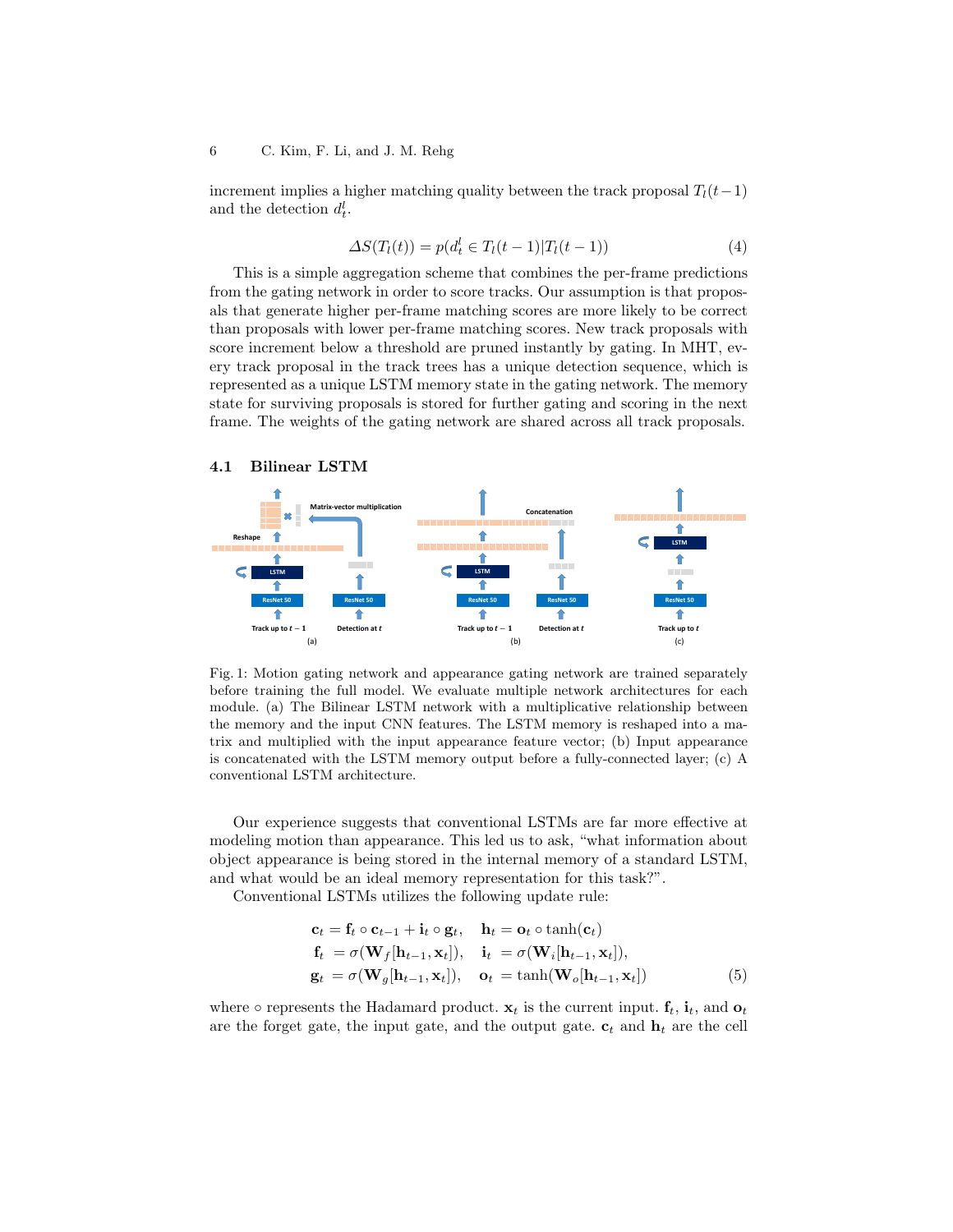state and the hidden state that are repeatedly updated throughout the sequence.  $g_t$  is the new update values for the cell state.

When building an appearance model for multi-object tracking (i.e. data association),  $x_t$  represents the current appearance of an object candidate. For LSTM to solve the tracking task, one intuition is that  $h_t$  may represent some information about the acceptance/rejection of an object candidate.  $c_t$  can roughly be thought of as representing a stored template of the object appearance, and then the output gate  $o_t$  compares the previous stored appearance  $c_{t-1}$  and the new appearance  $x_t$  in order to decide the current output  $h_t$ . Experiments in [1] where LSTM performance seems to saturate with a sequence length of  $2 - 4$  frames, seems to suggest that the aforementioned intuition might be partially correct.

However, the main appeal of a long-term appearance model in previous work is the capability of using a classifier/regressor that learns from all the previous appearances of the object [24]. Such a model trained from multiple different appearances could generalize better than one or a few stored templates and could potentially interpolate and extrapolate among different previous appearances of the model. An example would be the recursive least squares model in Eq. (2). But if we imagine the W in Eq. (2) as the memory output  $\mathbf{h}_t$ , it seems that a multiplicative form  $\mathbf{x}^\top \mathbf{W}$  as in Eq. (2) is difficult to obtain from the additive forms in Eq. (5), no matter from  $\mathbf{o}_t$ ,  $\mathbf{c}_t$  or  $\mathbf{h}_t$ .

Thus, we would like to propose a new LSTM that can realize the multiplicative between the memory  $\mathbf{h}_t$  and the input **x**. We note that the solution of recursive least squares is dependent on the matrix  $\mathbf{Q}_t = \sum_{i=1}^t \mathbf{X}_i^\top \mathbf{X}_i$  that is updated at each time linearly. It is difficult for LSTM to store a positive-definite matrix as memory, but a common approach to simplify such a positive-definite matrix is to use a low-rank approximation, e.g. assuming  $\mathbf{Q}_t^{-1} = \sum_{i=1}^r \mathbf{q}_{ti} \mathbf{q}_{ti}^\top$ . With this assumption and considering Eq.  $(3)$ , the regressor output becomes:

$$
\mathbf{w}^{\top}\mathbf{x} = \mathbf{C}_t^{\top}\mathbf{Q}_t^{-1}\mathbf{x} = \sum_{i=1}^r \mathbf{C}_t^{\top}\mathbf{q}_{ti}\mathbf{q}_{ti}^{\top}\mathbf{x}
$$
(6)

Note that when there is only 1 track,  $C_t$  is of the dimensionality  $d \times 1$ , and hence  $\mu_i = \mathbf{C}_t^{\top} \mathbf{q}_i$  is a scalar. We have:

$$
\mathbf{w}^{\top}\mathbf{x} = \sum_{i=1}^{r} \mu_i \mathbf{q}_{ti}^{\top}\mathbf{x}
$$
 (7)

Here  $\mu_i$  is dependent on both **y** and **q**, hence without loss of generality it could be a standalone variable that is separately estimated. With this derivation, it seems that the approach to emulate a linear regressor is to have several vectors  $h_{ti}$  to be learnable and gradually changing with time (in other words, serve as the memory in the LSTM), and a layer of learnable  $\mu_i$  on top of a multiplicative relationship between  $\mathbf{h}_{ti}$  and **x**.

In this spirit, we propose the Bilinear LSTM (bLSTM) which utilizes the following forward pass that enables the multiplicative interaction between the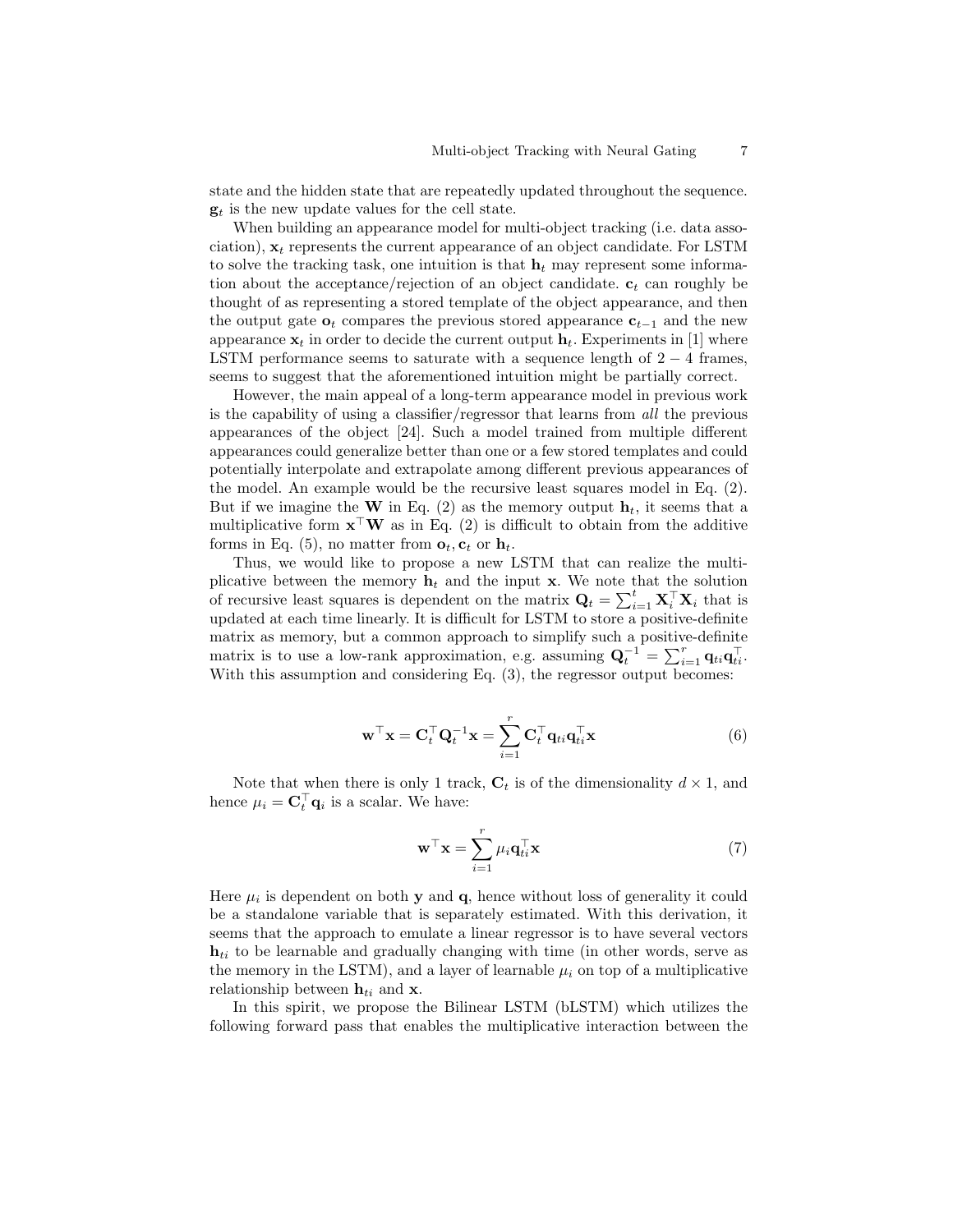input and the memory:

$$
\mathbf{h}_{t-1} = [\mathbf{h}_{t-1,1}^{\top} | \mathbf{h}_{t-1,2}^{\top}|... | \mathbf{h}_{t-1,r}^{\top}]^{\top} = \mathbf{o}_{t-1} \circ \tanh(\mathbf{c}_{t-1})
$$

$$
\mathbf{H}_{t-1}^{\text{reshape}} = [\mathbf{h}_{t-1,1} | \mathbf{h}_{t-1,2}|... | \mathbf{h}_{t-1,r}]^{\top}, \quad \mathbf{m}_{t} = f(\mathbf{H}_{t-1}^{\text{reshape}} \mathbf{x}_{t}) \tag{8}
$$

where  $f(\cdot)$  is a non-linear activation function and  $\mathbf{m}_t$  is the new hidden state for bLSTM.  $x_t$  denotes the features from a box at frame t. Basically, we utilize a long vector as the LSTM memory which contains the concatenation of all the  $h_{t-1,i}$ s. When it comes to the time to multiply  $h_{t-1,i}$  with  $x_t$ , the rd dimensional vector  $\mathbf{h}_{t-1}$  is reshaped into the  $r \times d$  matrix  $\mathbf{H}_{t-1}^{\text{reshape}}$  so that we could utilize matrix-vector multiplication between  $h_{t-1}$  and  $x_t$ .

The new hidden state  $\mathbf{m}_t$  can then be used as input to other fully-connected layers (resembling the  $\mu_i$  in eq. (7)) to generate the final prediction. Note that in online recursive least squares  $\mu_i$  should be trained for each tracked object separately, however in our network the fully-connected layers after bLSTM are trained globally and fixed during testing time. Implementing a dynamic  $\mu_i$  which is dependent on each object track did not result in significant improvement in performance. We believe that since the system is trained end-to-end, the LSTM updates of **h** should be able to encompass the potential changes in  $\mu_i$ , hence we can keep the fully-connected layers fixed without additional issues.

Intuitively, by saving a matrix-valued memory that resembles a low-rank decomposition of the matrix, at least r templates (as well as combinations of the r templates) can be used for the prediction. Hence bLSTM can store longer-term appearance models than traditional LSTMs and improve on maintaining track identity over many frames.

#### 4.2 Network Architecture

We have three types of gating networks based on the network input: Motion, Appearance, and Motion + Appearance. We test three different architectures in Fig. 1 for the motion gating and appearance gating networks. We select the best architecture for each type of input among the three and combine them for motion+appearance gating networks. Experimental results that we used for selecting the architecture are included in Sec. 6.3.

Motion Gating. For motion gating, the vanila version of LSTM eq. (5) works the best. Thus, we adopt LSTM as a sequence labeler where LSTM reads motion input recursively and store the sequence information in its hidden state. The FC layers are built on top of the hidden state to produce the final output. Architectures that we used for the comparison are shown in Table 1.

Appearance Gating. We propose to use Bilinear LSTM as appearance gating network where LSTM's hidden state becomes a weight vector for the appearance model of the current object. Details about the network architecture and other two baseline architectures are shown in Table 2.

Motion  $+$  Appearance Gating. In order to enable a joint reasoning over both motion and appearance for object tracking, we construct a motion+gating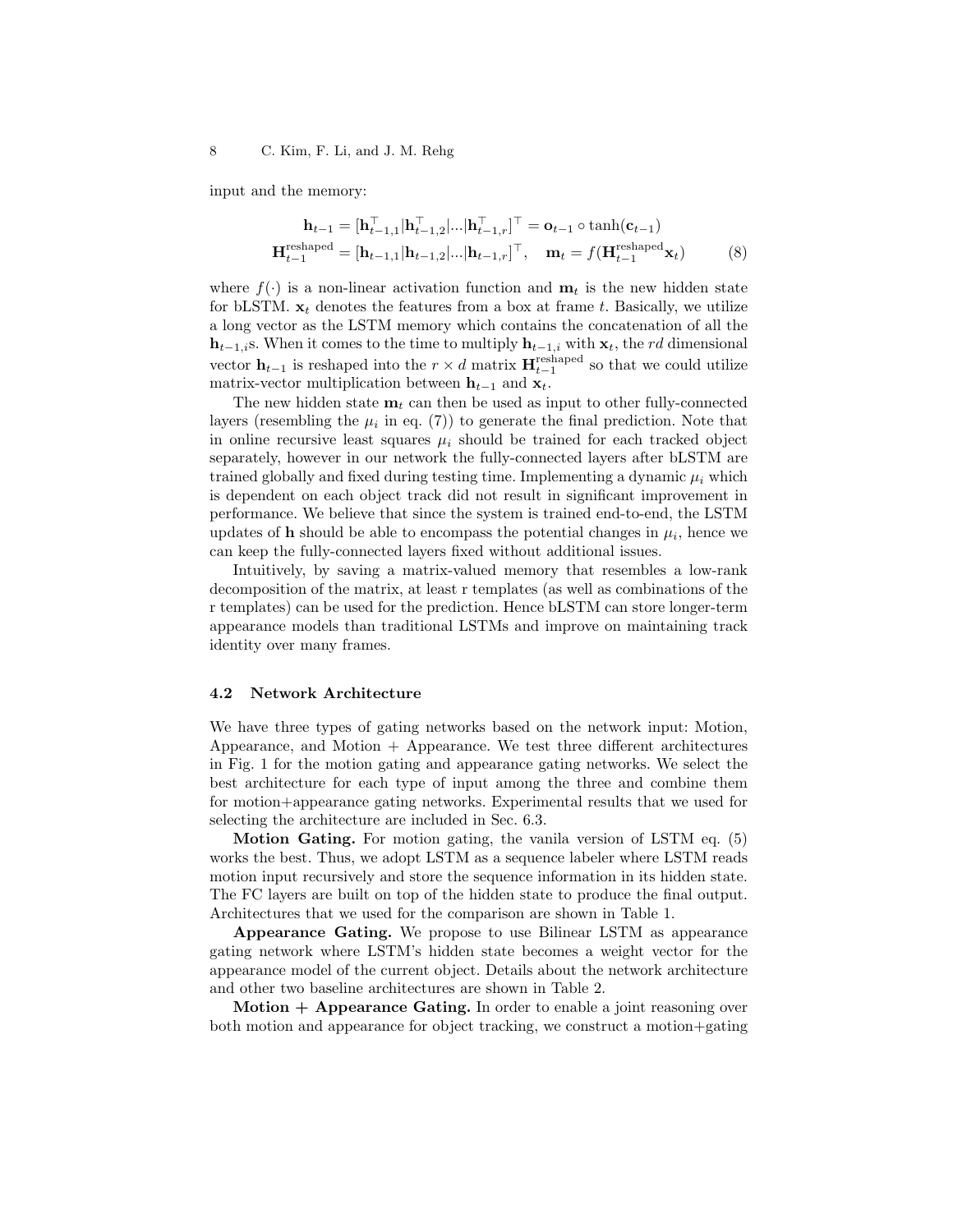| Soft-max                            |               |              |               | Soft-max                |    |                   |              | Soft-max     |    |
|-------------------------------------|---------------|--------------|---------------|-------------------------|----|-------------------|--------------|--------------|----|
| Matrix-vector Multiplication-tanh 4 |               |              |               | FC-tanh 64              |    |                   |              | $FC-tanh$    | 8  |
| Reshape                             | $4 \times 64$ | Reshape      | $64 \times 1$ | Concatenation $64 + 64$ |    |                   |              | LSTM         | 64 |
| <b>LSTM</b>                         | 256           |              |               | <b>LSTM</b>             | 64 |                   |              |              |    |
| $FC$ -relu                          | 64            | $FC$ -relu   | 64            | $FC$ -relu              | 64 | $FC$ -relu<br>64  |              | $FC$ -relu   | 64 |
| Input at $t-1$                      | 4             | Input at $t$ | 4             | Input at $t-1$          | 4  | Input at $t$<br>4 |              | Input at $t$ |    |
| a                                   |               |              | $\mathbf{b}$  |                         |    |                   | $\mathbf{c}$ |              |    |

Table 1: Different experimented architectures for motion gating. (a) Bilinear LSTM (b) LSTM as a feature extractor for the previous track (c) Vanila LSTM (LSTM as a sequence labeler)

| Soft-max                                  |                                             |            |                                         |                                                                                      |                            | Soft-max   |      |     |              |                          |
|-------------------------------------------|---------------------------------------------|------------|-----------------------------------------|--------------------------------------------------------------------------------------|----------------------------|------------|------|-----|--------------|--------------------------|
|                                           | Matrix-vector Multiplication-relu 8         |            |                                         |                                                                                      | FC-relu 512                |            |      |     |              | 512                      |
| Reshape                                   | $8 \times 256$<br>$256 \times 1$<br>Reshape |            |                                         |                                                                                      | Concatenation $2048 + 256$ |            |      |     | <b>LSTM</b>  | 2048                     |
| <b>LSTM</b>                               | 2048                                        |            |                                         | <b>LSTM</b>                                                                          | 2048                       |            |      |     | FC-relu      | 256                      |
|                                           |                                             |            |                                         |                                                                                      |                            |            |      |     | ResNet-50    | 2048                     |
| $FC$ -relu                                | 256                                         | $FC$ -relu | 256                                     | $FC$ -relu                                                                           | 256                        | $FC$ -relu |      | 256 | Input at $t$ | $128 \times 64 \times 3$ |
| ResNet-50                                 | 2048                                        | ResNet50   | 2048                                    | ResNet-50                                                                            | 2048                       | ResNet50   | 2048 |     |              |                          |
| Input at $t-1$ 128 $\times$ 64 $\times$ 3 |                                             |            | Input at $t$ 128 $\times$ 64 $\times$ 3 | Input at $t-1$ 128 $\times$ 64 $\times$ 3    Input at $t$ 128 $\times$ 64 $\times$ 3 |                            |            |      |     |              |                          |
|                                           | a                                           |            |                                         | b                                                                                    |                            |            |      |     |              | $\mathbf{c}$             |

Table 2: Different experimented architectures for appearance gating: (a) Bilinear LSTM (b) LSTM as a feature extractor for the previous track (c) Vanila LSTM

network based on our analysis of different baseline architectures. We use Bilinear LSTM to process appearance data and vanila LSTM to process motion data. Then motion and appearance representations (i.e. outputs before soft-max) from both gating networks are concatenated after L2 normalization is applied to each representation separately. Prediction layers are built upon the concatenated features. We first train motion gating and appearance gating networks separately. Then we load all the pretrained layers before the concatenation layer from both gating networks and fine-tune them jointly.

#### 4.3 Handling Missing Detections

In tracking-by-detection, it is important to handle missing detections while keeping the correct track identity over time. In traditional Kalman filter-based motion tracking, the diagonal of the noise covariance matrix keeps increasing over time in the case of missing detections, resulting in accepting more detections from gating with a gradually larger gating area.

In the case of recurrent gating networks, the occurrences of missing detections should also modulate the gating network. For instance, one can imagine a gating network applying a stricter gating policy when all the detections are available for the current object than the case where detections are missing in recent frames. In order to encode such information inside the LSTM hidden states, we propose to input to the recurrent network all-zero input vectors in the case of missing detections. By doing so, the LSTM internal (both cell and hidden) states will be updated solely based on its previous states, which is different from normal LSTM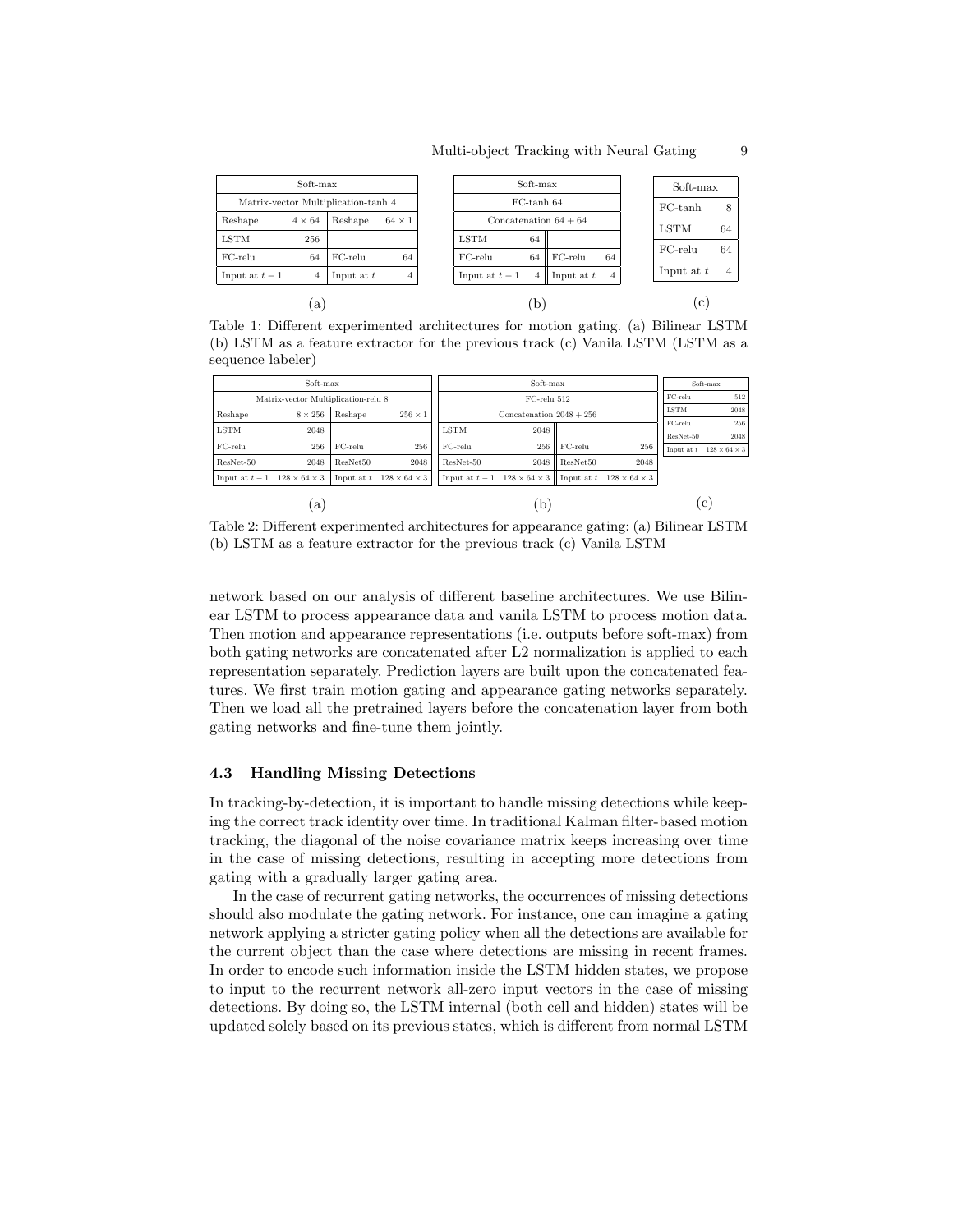updates where both the input data and the previous state are utilized. The gating network does not need to make any prediction for the missing detection but only need to update the LSTM internal memory. In Sec. 6.3, we show the effectivenss of such explicit missing detection handling for the motion gating networks.

### 5 Generating Training Sequences



Fig. 2: Training sequences are generated from the public MOT dataset. Each training sequence has detections from the same object throughout the track and one detection from different object at the end. Training sequences are generated in the manner that they reflect actual track proposals that MHT generates during tracking.

Artificial track proposals are generated from ground truth track annotations as training data for training our LSTM network. First, we randomly pick one ground truth track annotation from which we sample track proposals. The starting frame and the ending frame are randomly selected. Due to the memory limit of GPUs, we select them in a way that the length of the track proposal does not exceed  $N_{\text{max}}$ . Let N be the selected length  $(2 \leq N \leq N_{\text{max}})$  of the proposal. Then we collect first  $N-1$  bounding boxes of the selected object and pick the last  $N<sup>th</sup>$  detection from a different object. Positive labels are assigned for the first  $N-1$  detections representing the correct object and a negative label is assigned for the  $N<sup>th</sup>$  detection representing a different object. Thus, each proposal is associated with a binary label vector where only the last element is a negative label as presented in Fig. 2. The maximum length  $N_{\text{max}}$  needs to be large enough so that the network learns the gating mechanism regardless of its input length. We show experimental results with different  $N_{\text{max}}$  values in Sec. 6.3.

Data Augmentation. If ground truth tracks are used without any augmentation to generate track proposals, each track proposal will consist of bounding boxes perfectly aligned with the object in consecutive frames, which may poorly represent actual track proposals consisting of noisy detections. Thus, it is important to perform proper data augmentation so that the track proposals reflect actual detection noise. There are two types of detection errors which need to be considered: localization error and missing detections.

In order to reflect the localization noise, we jitter the bounding boxes in the training track proposals using a noise model estimated from the training data.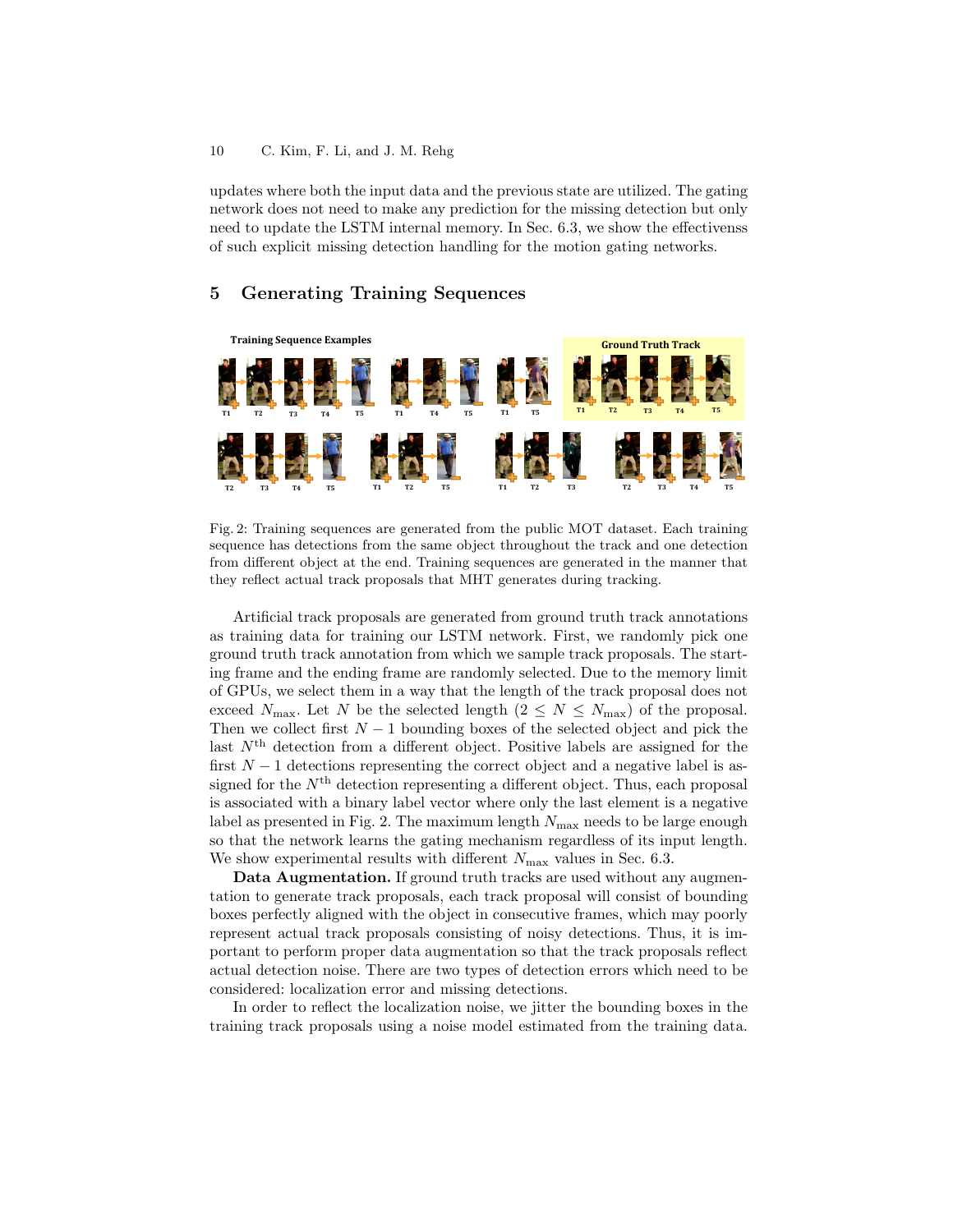For estimating this noise model, given a set of detections and ground truth annotations, we first assign each detection to its closest ground truth bounding box, and then calculate localization error from each detection to its assigned ground truth bounding box. We then fit a normal distribution to these localization errors for all true positive detections. Since the MOT Challenge Benchmark [32] provides three public detectors (DPM [13], FRCNN [41], SDP [35]) which have different accuracy and noise levels, we estimate a different normal distribution for each public detector. Thus, before the training data generator samples random localization errors for the proposal, it first chooses a normal distribution based on the detector. Then for each bounding box in each track proposal, a different localization error is sampled from the estimated normal distribution.

In order to simulate missing detections, for 50% of the tracks, we randomly pick a missing detection rate  $p_{\text{miss}}(0.0 \sim 0.5)$  and drop the bounding boxes in the track proposal according to the selected missing rate except for the first bounding box (current object) and the last bounding box (differerent object). Example track proposals with this missing detection augmentation are shown in Fig. 1. The other 50% of the tracks are retained without missing detections.

## 6 Experiments

We report all our experimental results on the validation set except for the final benchmark result which was evaluated on MOT 16/17 test sequences.

#### 6.1 Training Data

In order to generate track proposals, we use MOT17 (MOT16) and MOT15 sequences  $[32, 26]$  and a few other tracking sequences  $[15, 10, 2]$  where pedestrian annoatations are available. All the training, validation, and testing sequences are shown in Table 3. In addition to the MOT sequences, we also use two public person re-identification datasets, Market1501 [43] and CUHK03 [30], in order to pre-train the appearance gating networks.

| Training Set                                   | Validation Set | Test Set                                                        |
|------------------------------------------------|----------------|-----------------------------------------------------------------|
| $MOT17 - \{02, 04, 05, 11, 13\},\$             |                | MOT17 - $\{09, 10\}$   MOT17 - $\{01, 03, 06, 07, 08, 12, 14\}$ |
| MOT15 - $\{01, 02, 03, 04, 05, 06, 07\}$ ,     |                |                                                                 |
| ETH - {Jelmoli, Seq01}, KITTI - $\{16, 19\}$ , |                |                                                                 |
| PETS09-S2L2, TUD-Crossing, AVG-TownCentre      |                |                                                                 |

Table 3: Training/Val/Test Splits

#### 6.2 Pre-training on Person Re-identification

In the person re-identification task, a pair of images is given to the learner and the learner decides whether two images come from the same person or not. One can treat the pair of two images as a track proposal with a temporal length 2. Such training examples can be also generated from multi-object tracking dataset. Thus, we utilize a person re-identification dataset in addition to the training set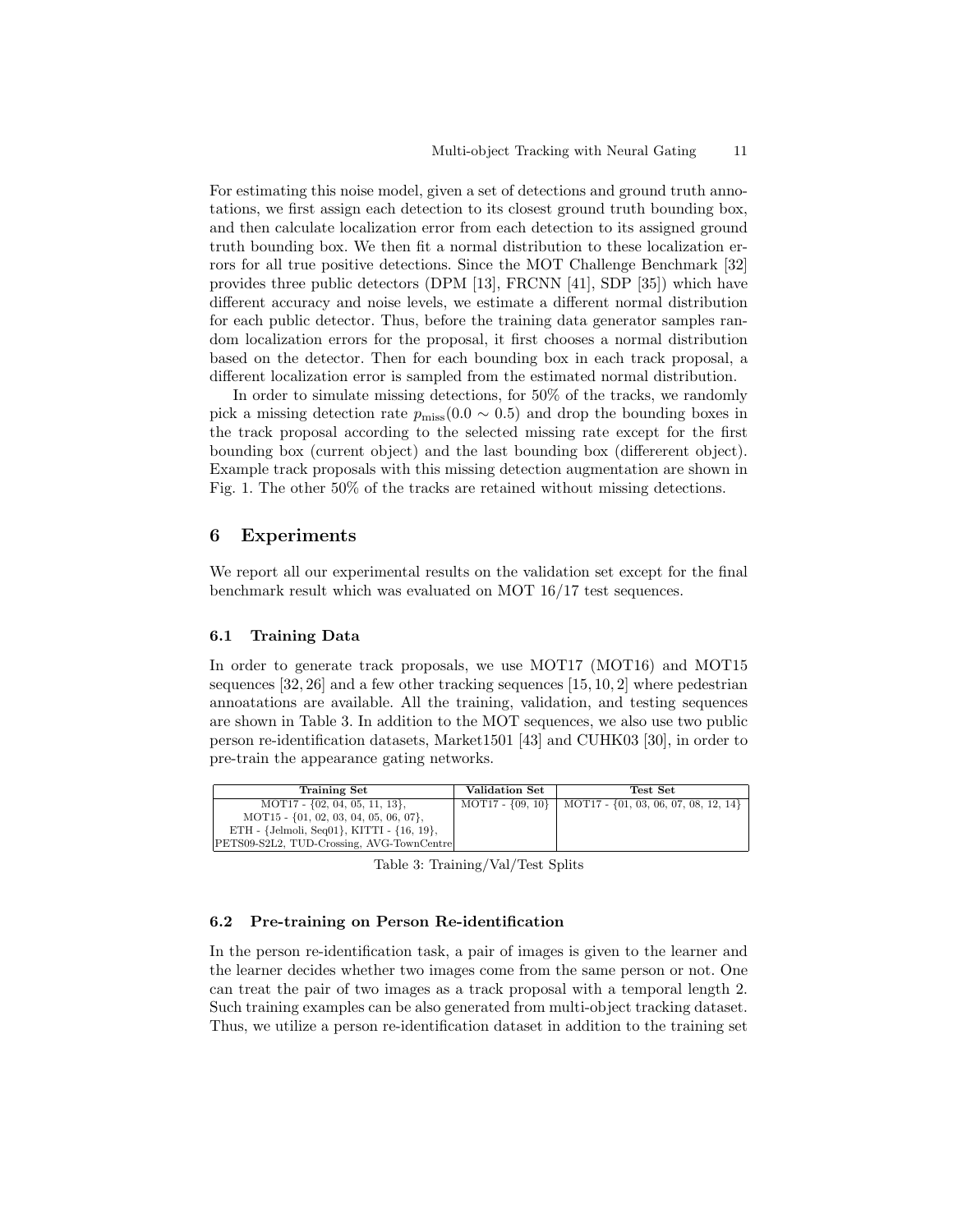|                           |  |                          |                 |  |      | $N_{\rm max}$ MOTA IDF1 IDS |  |
|---------------------------|--|--------------------------|-----------------|--|------|-----------------------------|--|
| LSTM MOTA IDF1 IDS        |  | State dim. MOTA IDF1 IDS |                 |  | 10   | 51.96 54.36 271             |  |
| Bilinear 52.33 59.07 233  |  | 512                      | 52.14 56.66 283 |  | 20   | 52.27 58.38 228             |  |
| Baseline1 50.43 51.28 412 |  | 1024                     | 52.36 55.85 222 |  | 40.  | 52.33 59.07 233             |  |
| Baseline2 50.97 51.49 462 |  | 2048                     | 52.33 59.07 233 |  | 80.  | 52.32 57.21 239             |  |
|                           |  |                          |                 |  | 160. | 52.41 55.19 222             |  |

Table 4: Ablation Study for Appearance Gating Networks. Baseline1 and Baseline2 are the networks shown in Table 2 (b) and (c) resepectively. (Left) State dim.  $=$ 2048,  $N_{\text{max}} = 40$  (Middle) LSTM: Bilinear,  $N_{\text{max}} = 40$ , (Right) LSTM: Bilinear, State dim.  $= 2048$ 

shown in Table 3 to pre-train our appearance gating network for person reidentification. Similar pre-training was also done in [1, 38]. Table 5 shows the effect of pre-training for person re-identification on the performance of gating networks.

#### 6.3 Ablation Study

We conduct an ablation study for different network architectures and training settings on our validation sequences (MOT17-09 and MOT17-10). The MOT17 Benchmark provides three different public detectors. We used the Faster R-CNN detector for the experimental results in this section.

Metrics. Among many different tracking metrics, we choose the Multiple Object Tracking Accuracy (MOTA) [4], identity switches (IDS), and IDF1 [36] for this study. MOTA is calculated by object detection mistakes (false positive and false negative) and tracking mistakes (identity switches). MOTA is often dominated by object detection mistakes since the number of false positive/negative is typically much higher than IDS. IDS counts the number of track ID changes for all the objects. IDF1 is a tracking metric which measures how often objects are correctly identified by the same track ID.

Network Architectures. We test the three deep architectures shown in Fig. 1 for MHT gating. The results in Table 4 are generated by MHT with different appearance gating networks. Motion gating results for different architectures can be found in the supplementary material. The left table in Table 4 shows the tracking performance of different deep architectures as gating networks. Bilinear LSTM works best as the appearance gating network. In terms of the network sizes (LSTM state dimensions), 2048 state dimension is a good choice for Bilinear LSTM as an appearance gating network.

Training Settings. We also try differerent training settings such as different maximum sequence lengths, missing detection augmentations, and network pretraining. The results are included in Tab 4, 5, and 6. We used the  $(M)+(A)$ model (in Table 6 (Middle)) which balances well between IDF1 and IDS as our final model for the comparison with MHT and the MOT benchmark in Sec. 6.4.

We used the Adam optimizer [25] for training motion gating networks and set the initial learning rate to 0.01 with the batch size of 64. We used the stochastic gradient optimizer for training appearance and motion+appearance gating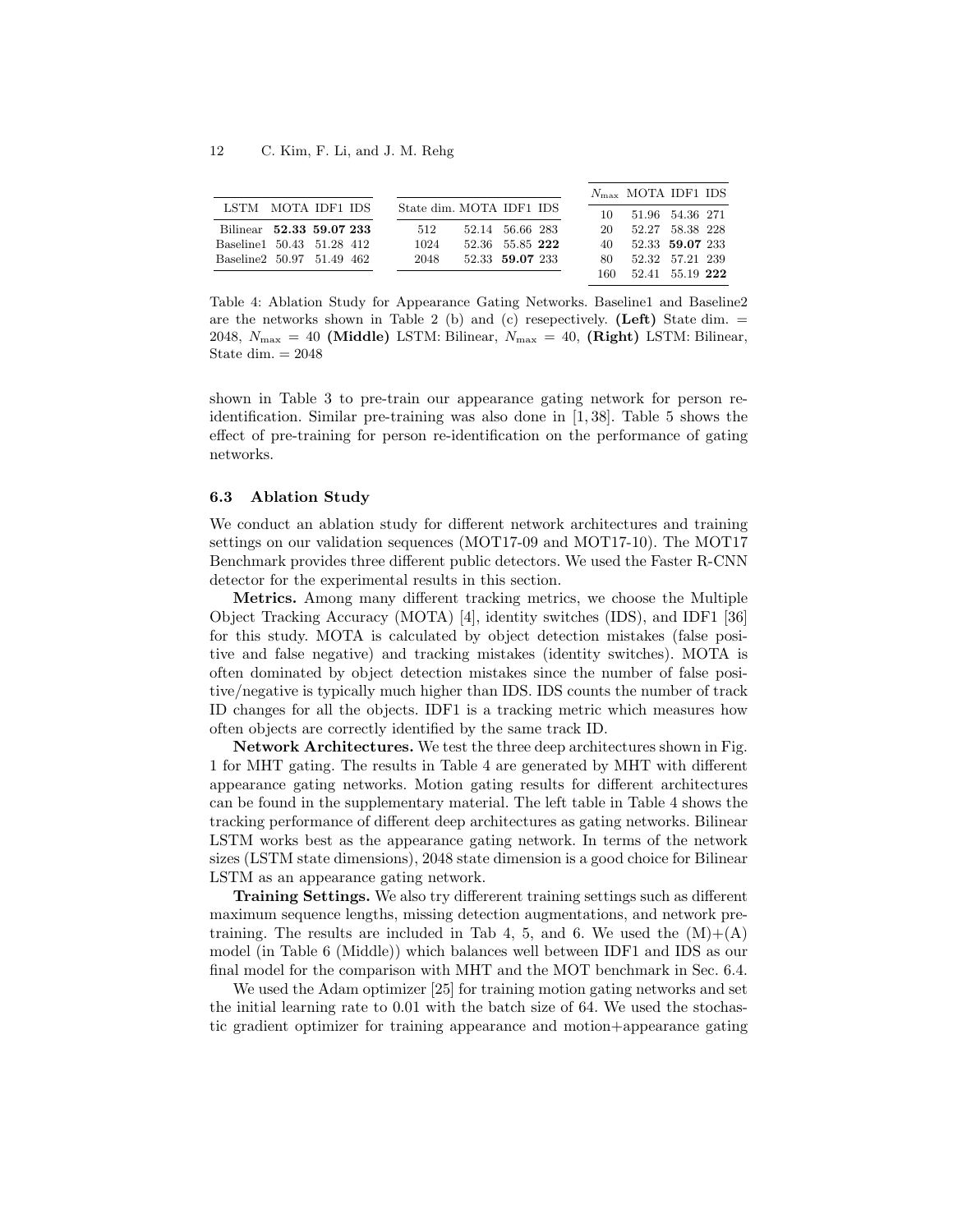| Input type                                                           | MOTA IDF1 IDS |  | Pre-training                                                               | MOTA IDF1 IDS |  |
|----------------------------------------------------------------------|---------------|--|----------------------------------------------------------------------------|---------------|--|
| $(A)$ Random $52.00$ 57.46 268<br>(A) Pre-training $52.33$ 59.07 233 |               |  | $(M)+(A)$ Random 50.31 50.39 499<br>$(M)+(A)$ Pre-training 52.63 58.08 197 |               |  |

Table 5: Pre-training vs Random initialization (Left) LSTM: Bilinear, State dim. = 2048,  $N_{\text{max}} = 40$  (**Right**) LSTM: Baseline2 (Motion) + Bilinear (Appearance), State dim. = 64 (Motion), 2048 (Appearance),  $N_{\text{max}} = 40$ 

| Missing Det. MOTA IDF1 IDS |          |                 | Input type  | MOTA IDF1 IDS |  | Input type MOTA IDF1 IDS                                        |  |  |
|----------------------------|----------|-----------------|-------------|---------------|--|-----------------------------------------------------------------|--|--|
| $(M)$ Yes                  |          | 52.47 50.22 229 |             |               |  |                                                                 |  |  |
|                            |          |                 |             |               |  | Motion (M) 52.47 50.22 229 Motion (M) 52.30 51.14 255           |  |  |
|                            | $(M)$ No | 52.58 47.71 203 |             |               |  | Appearance (A) $52.33$ 59.07 233 Appearance (A) 52.32 57.21 239 |  |  |
| (A) Yes                    |          | 52.29 41.37 244 |             |               |  |                                                                 |  |  |
|                            |          |                 | $(M) + (A)$ |               |  | 52.63 58.08 197 (M) + (A) 52.69 54.63 208                       |  |  |
| $(A)$ No                   |          | 52.33 59.07 233 |             |               |  |                                                                 |  |  |

Table 6: (Left) Missing Detection Augmentation On/Off.  $N_{\text{max}} = 40$ . We update LSTM states with zero input vectors (as described in Sec. 4.3) for the models which are trained with the missing detection augmentation. The results in this table show that such LSTM state update is beneficial for the motion gating network, but not for the appearance gating network. Thus, we utilize the missing detection handling only for the motion gating network and the motion part in the motion+appearance gating network. (Middle and Right) Different input types with different maximum lengths of training sequences (Middle)  $N_{\text{max}} = 40$  (Right)  $N_{\text{max}} = 80$ .

networks and set the initial learning rate to 0.005 with the batch size of 16. In all cases, we let the learning rate decrease every 5000 iterations by exponential decay with the decay rate 0.9 until we observe a decrease in performance on the validation set.

#### 6.4 MOT Challenge Benchmark

In this section, we report the performance comparison with MHT-DAM and our tracking results on the MOT Challenge 17/16 Benchmark.

Comparison with MHT-DAM. In order to see whether our trained models work well with MHT, we first compare the tracking performance with MHT-DAM [24] on the validation split. Unlike bLSTM, [24] does not benefit from any

| Method MOTA IDF1 IDS | Method MOTA IDF1 IDS  | Method MOTA IDF1 IDS  |
|----------------------|-----------------------|-----------------------|
| MHT-DAM 47.6 48.2 72 | MHT-DAM 53.7 54.8 136 | MHT-DAM 69.4 62.7 128 |
| 43.8 52.9 91         | $54.8\quad 60.5\;140$ | 69.7 68.6 137         |
| Ours.                | Ours.                 | O <sub>11TS</sub>     |

Table 7: Comparison with MHT-DAM on our val split (MOT17-02 and MOT17-11).  $N_{\text{max}} = 80$ . Tracks are interpolated through smoothing. (Left) DPM (Middle) Faster R-CNN (Right) SDP.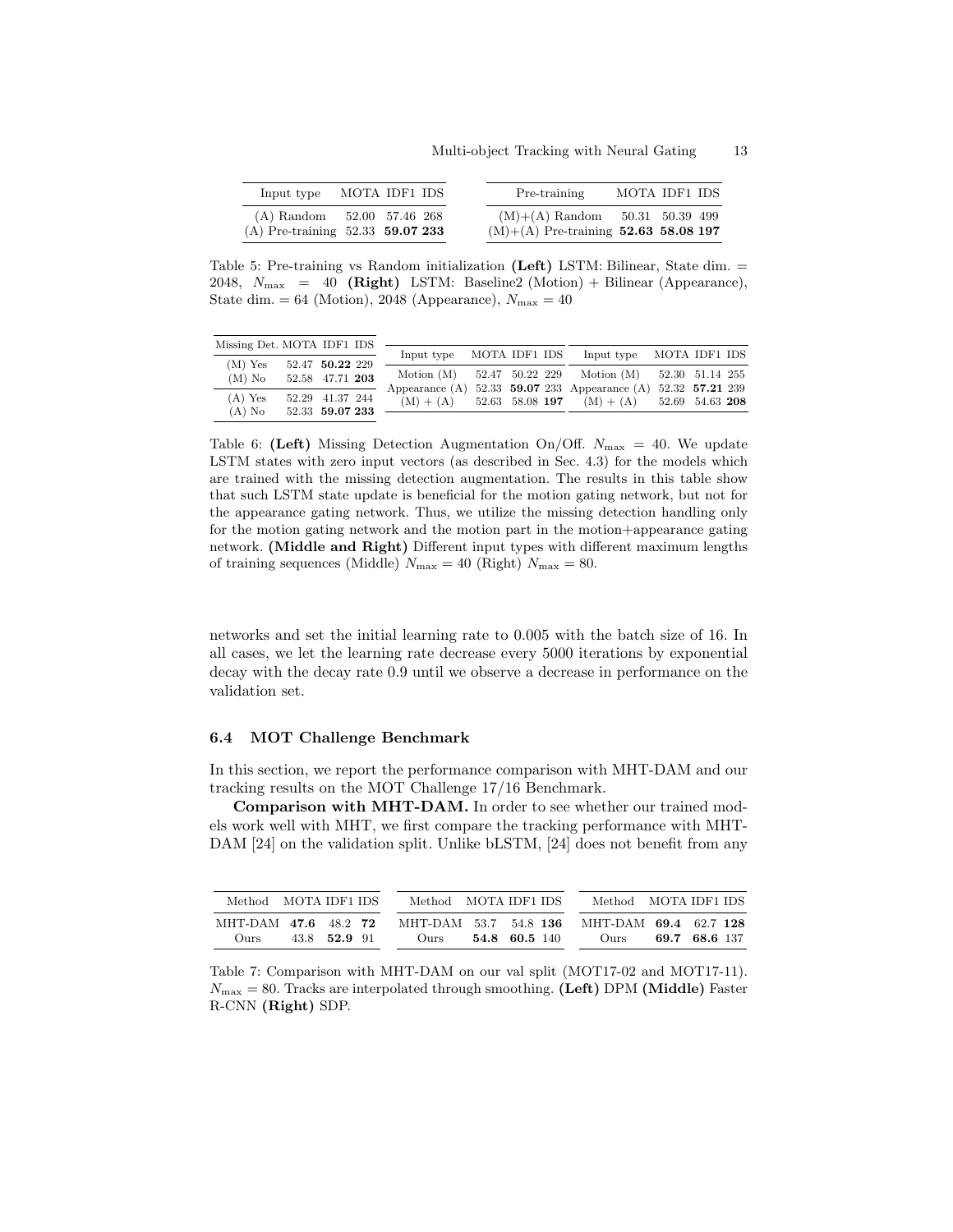off-line training using multi-object tracking datasets. It rather builds appearance models for multiple objects in an online manner. Table 7 shows the comparison in results. Our new MHT with bLSTM works well when Faster RCNN and SDP provide input detections. However, for the case of DPM, MOTA score is lower compared to MHT-DAM, although our new method still shows stronger performance on IDF1. We believe that this is because DPM produces quite noisy detections while we use ground truth tracks to generate training sequences for our model. Thus, there could be still some gap between our training data (even after the data augmentation) and track proposals constructed from DPM.

MOT16/17 Challenge Benchmarks. We used the same model and setting as shown in Table 7 as our final method for evaluating on the MOT test sequences. The results are included in Table 8. we grouped previous methods that are closely related to our method separately in order to see the performance difference among these methods.

Table 8: Results from MOT 2017/2016 Challenge (accessed on 7/26/2018)

|                                                  |                                                 |                     |            |                         |                   | Method                     | MOTA IDF1 IDS Hz |              |  |
|--------------------------------------------------|-------------------------------------------------|---------------------|------------|-------------------------|-------------------|----------------------------|------------------|--------------|--|
|                                                  |                                                 |                     |            |                         |                   | NOMT [7]                   | 46.4             | 53.3 359 2.6 |  |
|                                                  | Method                                          | MOTA IDF1 IDS       |            |                         | Hz.               | MCjoint [23]               | 47.1             | 52.3 370 0.6 |  |
|                                                  | $JCC$ [23]                                      | $\boldsymbol{51.2}$ |            | 54.5 1,802 1.8          |                   | $LMP*$ [38]                | 48.8             | 51.3 481 0.5 |  |
|                                                  | $MOTDT17*$ [31]                                 | 50.9                |            | 52.7 2,474 18.3         |                   | <b>STAM16</b> [8]          | 46.0             | 50.0 473 0.2 |  |
|                                                  |                                                 |                     |            |                         |                   | RAR16pub [12]              | 45.9             | 48.8 648 0.9 |  |
|                                                  | PHD-GSDL17 [14]                                 | 48.0                |            | 49.6 3.998 6.7          |                   | NLLMPa [29]                | 47.6             | 47.3 629 8.3 |  |
|                                                  | $FWT*$ [20]                                     | 51.3                |            | 47.6 2,648 0.2          |                   | $JMC$ [40]                 | 46.3             | 46.3 657 0.8 |  |
| MHT Methods                                      |                                                 |                     |            |                         |                   | $LINF1$ [11]               | 41.0             | 45.7 430 4.2 |  |
|                                                  |                                                 |                     |            |                         | $CDA-DDALv2*$ [3] | 43.9                       | 45.1 676 0.5     |              |  |
| $EDMT17*$ [6]<br>MHT-DAM <sup>[24]</sup><br>50.7 |                                                 | 50.0                | 51.3 2,264 |                         | -0.6              | MHT and LSTM-based Methods |                  |              |  |
|                                                  |                                                 |                     |            | 47.2 2,314 0.9          |                   |                            |                  |              |  |
|                                                  | MHT-bLSTM*                                      | 47.5                |            | 51.9 2,069 1.9          |                   | $EDMT*$ [6]                | 45.3             | 47.9 639 1.8 |  |
|                                                  | * indicates the use of additional training data |                     |            |                         |                   | $AMIR*$ [1]                | 47.2             | 46.3 774 1.0 |  |
|                                                  |                                                 |                     |            | MHT-DAM <sup>[24]</sup> | 45.8              | 46.1 590 0.8               |                  |              |  |
|                                                  |                                                 |                     |            |                         |                   | MHT-bLSTM*                 | 42.1             | 47.8 735 1.8 |  |

# 7 Conclusion

In this paper, we proposed using an LSTM network to score track proposals in a near-online multiple hypothesis tracking framework. In order to properly take into account multiple past appearances, we proposed a Bilinear LSTM algorithm that slices the LSTM memory into several vectors and uses a matrix vector multiplication between the memory output and the appearance input to simulate a discriminatively trained predictor model. Such an algorithm is shown to be significantly better than traditional LSTM in modeling the appearance of each track, especially in terms of maintaining track identities. Jointly using appearance and motion LSTM gating networks in an MHT framework, we have achieved state-of-the-art performances in the MOT challenges for near-online methods. We believe the proposed Bilinear LSTM is general and could be applicable in many other problems that require learning an online sequential discriminative model using an end-to-end approach and will explore those as future work.

Acknowledgments: This work was supported in part by NIH award 1R24O D020174-01A1. Fuxin Li was partially supported by NSF award 1751402, and DARPA under contract N66001-17-2-4030.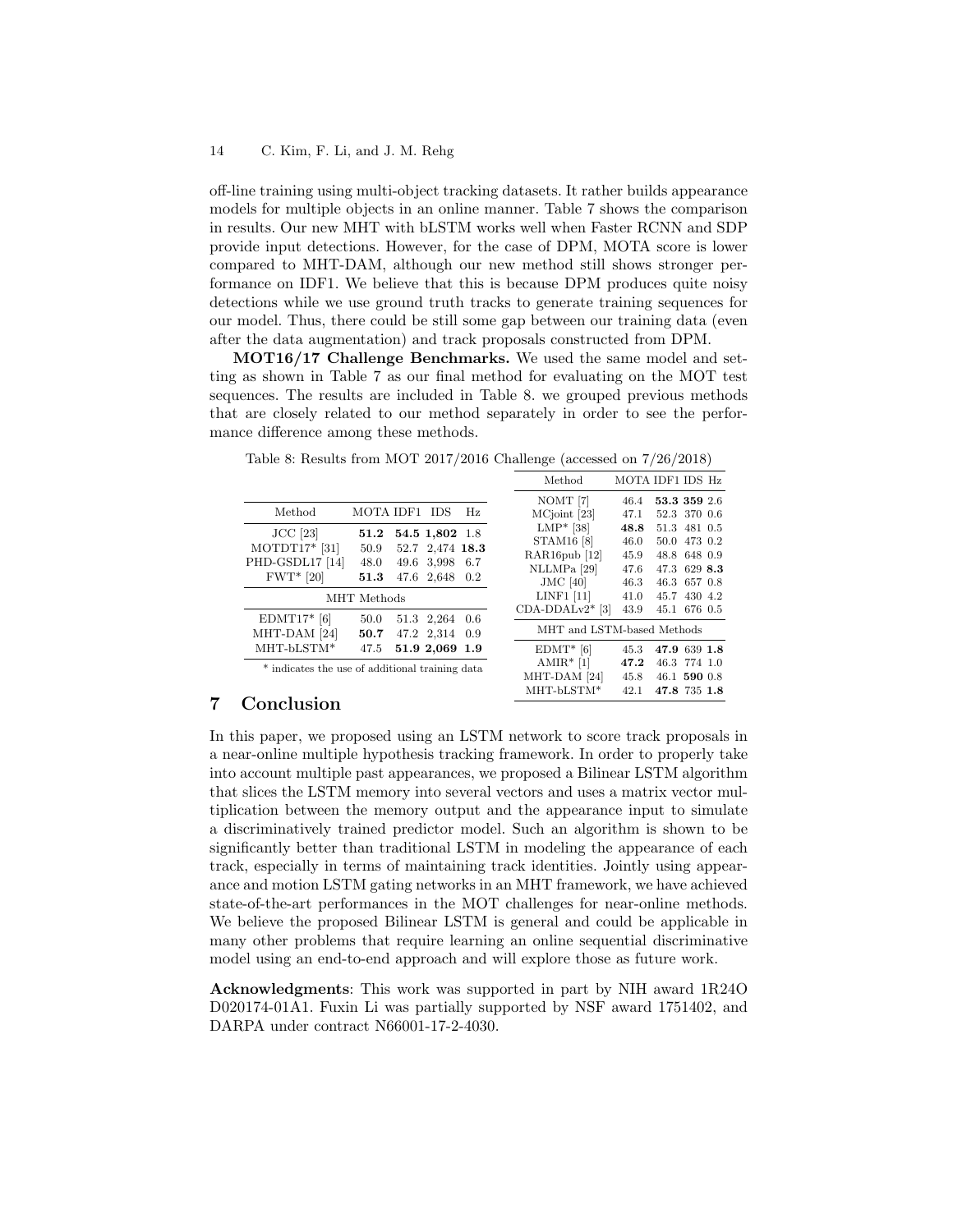## References

- 1. A. Sadeghian, A. Alahi, S.S.: Tracking the untrackable: Learning to track multiple cues with long-term dependencies. In: ICCV (2017)
- 2. Andriluka, M., Roth, S., Schiele, B.: People-tracking-by-detection and peopledetection-by-tracking. In: CVPR (2008)
- 3. Bae, S.H., Yoon, K.J.: Confidence-based data association and discriminative deep appearance learning for robust online multi-object tracking. IEEE Transactions on Pattern Analysis and Machine Intelligence 40, 595–610 (2018)
- 4. Bernardin, K., Stiefelhagen, R.: Evaluating multiple object tracking performance: the CLEAR MOT metrics. Image and Video Processing (2008)
- 5. Blackman, S.: Multiple hypothesis tracking for multiple target tracking. Aerospace and Electronic Systems Magazine 19(1), 5–18 (2004)
- 6. Chen, J., Sheng, H., Zhang, Y., Xiong, Z.: Enhancing detection model for multiple hypothesis tracking. In: CVPR Workshops (2017)
- 7. Choi, W.: Near-online multi-target tracking with aggregated local flow descriptor. In: ICCV (2015)
- 8. Chu, Q., Ouyang, W., Li, H., Wang, X., Liu, B., Yu, N.: Online multi-object tracking using cnn-based single object tracker with spatial-temporal attention mechanism. In: ICCV (2017)
- 9. Cox, I.J., Hingorani, S.L.: An efficient implementation of Reid's multiple hypothesis tracking algorithm and its evaluation for the purpose of visual tracking. IEEE Transactions on Pattern Analysis and Machine Intelligence (1996)
- 10. Ess, A., Leibe, B., Schindler, K., , van Gool, L.: A mobile vision system for robust multi-person tracking. In: CVPR (2008)
- 11. Fagot-Bouquet, L., Audigier, R., Dhome, Y., Lerasle, F.: Improving multi-frame data association with sparse representations for robust near-online multi-object tracking. In: ECCV (2016)
- 12. Fang, K., Xiang, Y., Li, X., Savarese, S.: Recurrent autoregressive networks for online multi-object tracking. In: WACV (2018)
- 13. Felzenszwalb, P.F., Girshick, R.B., McAllester, D., Ramanan, D.: Object detection with discriminatively trained part based models. IEEE Transactions on Pattern Analysis and Machine Intelligence 32(9), 1627–1645 (2010)
- 14. Fu, Z., Feng, P., Angelini, F., Chambers, J.A., Naqvi, S.M.: Particle phd filter based multiple human tracking using online group-structured dictionary learning. IEEE Access 6, 14764–14778 (2018)
- 15. Geiger, A., Lenz, P., Urtasun, R.: Are we ready for autonomous driving? the kitti vision benchmark suite. In: CVPR (2012)
- 16. Girshick, R., Donahue, J., Darrell, T., Malik, J.: Rich feature hierarchies for accurate object detection and semantic segmentation. In: CVPR (2014)
- 17. Goodfellow, I., Bengio, Y., Courville, A., Bengio, Y.: Deep learning, vol. 1. MIT press Cambridge (2016)
- 18. Gordon, D., Farhadi, A., Fox, D.: Re3: Re al-time recurrent regression networks for visual tracking of generic objects. IEEE Robotics and Automation Letters 3(2), 788–795 (2018)
- 19. He, K., Zhang, X., Ren, S., Sun, J.: Deep residual learning for image recognition. In: CVPR (2016)
- 20. Henschel, R., Leal-Taix, L., Cremers, D., Rosenhahn, B.: Fusion of head and fullbody detectors for multi-object tracking. In: CVPR Workshops (2018)